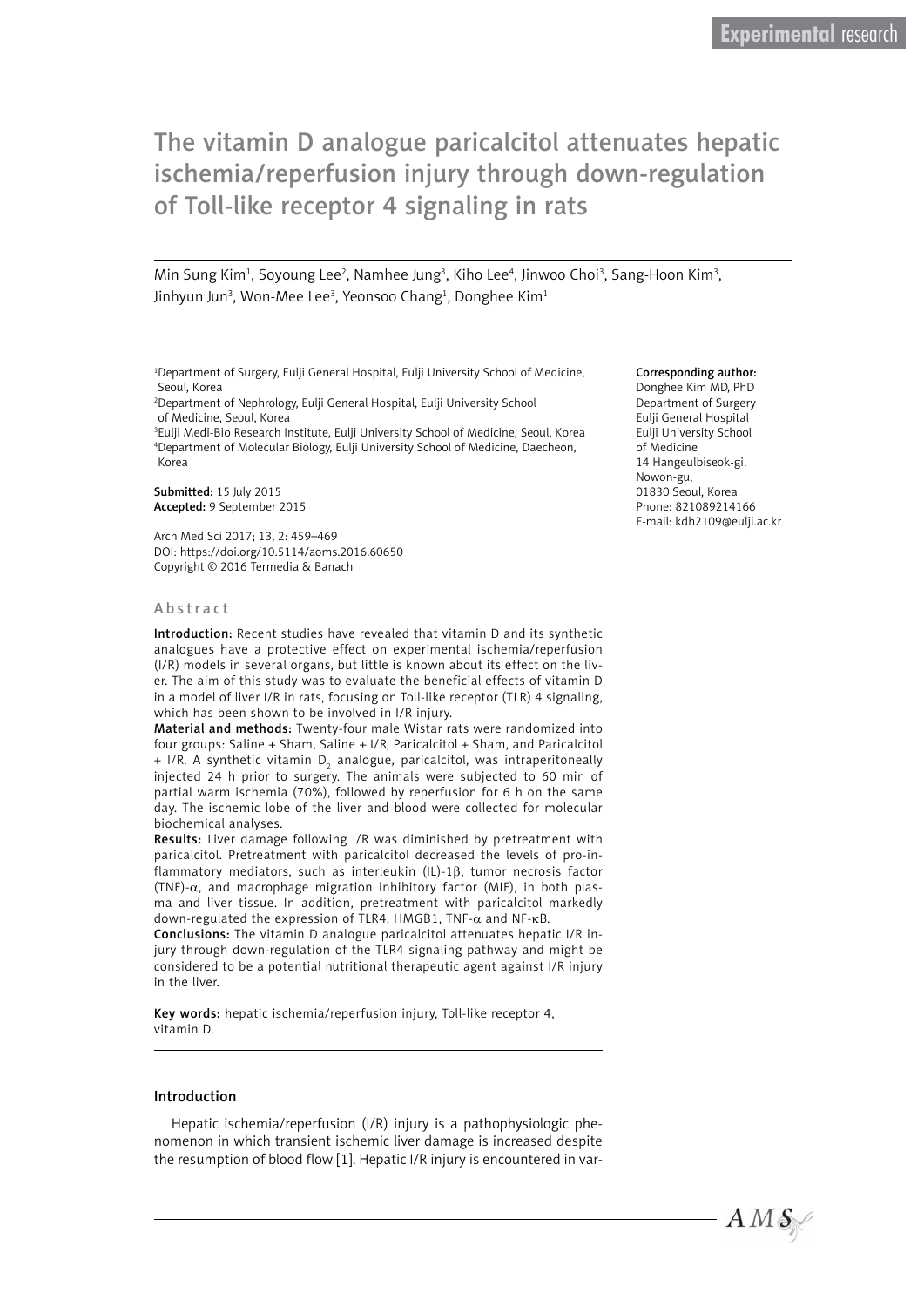ious clinical settings, such as hemorrhagic shock with fluid resuscitation, elective liver resection and liver transplantation [2–4]. The mechanisms involved in hepatic I/R injury range from initial hypoxic cellular damage to a cascade of deleterious immunologic alterations by pro-inflammatory mediators [5, 6]. These mediators then recruit monocytes, neutrophils, and T cells into the liver to induce an innate inflammatory response. It has been demonstrated that Toll-like receptors (TLRs), especially TLR4, act as modulators of hepatic I/R injury by inducing an overwhelming innate inflammatory response through macrophages, neutrophils, and the complement pathway [7–9]. Therefore, it is worthwhile to investigate novel agents that can alleviate hepatic I/R injury, especially those that down-regulate TLR4 signaling.

Vitamin D has diverse effects on the immune system, beyond its important role in calcium and phosphorus metabolism [10]. Vitamin D, and particularly its active form,  $1,25$ -dihydroxyvitamin  $D<sub>3</sub>$  $(1,25(OH)_{2}D_{3})$ , has been reported to be protective in several experimental models of inflammatory responses, such as shock and sepsis [11, 12]. Vitamin D $_{\tiny 3}$  has also been reported to protect tissue from ischemic injuries, such as myocardial and cerebral ischemia [13, 14]. A distinct association between vitamin D and TLR4 signaling has been demonstrated. Recently, some investigators have shown that paricalcitol, a synthetic vitamin  $D<sub>2</sub>$ analogue, is renoprotective in experimental models of renal I/R injury [15–17]. Collectively, this evidence highlights that vitamin D and its synthetic analogues play a protective role in various experimental I/R models. However, little is known about its role in hepatic I/R injury. Recently Seif *et al.* demonstrated that oral vitamin D (cholecalciferol) ameliorated hepatic I/R injury in rats [18]. They suggested that oral vitamin D reduced the levels of pro-inflammatory cytokines through the process attenuating the oxidative stress and apoptotic pathway.

Based on the aforementioned data, we hypothesized that pretreatment with a synthetic vitamin  $D<sub>2</sub>$ analogue, paricalcitol, may attenuate I/R injury through down-regulation of TLR4 signaling in a hepatic model. Therefore, the aim of this study was to evaluate the beneficial effect of paricalcitol in a model of liver I/R in rats, focusing on TLR4 signaling, which has been shown to be involved in I/R injury.

### Material and methods

### Animals

Male Wistar rats weighing 200–250 g at 7 weeks of age were purchased from Orient-Bio Laboratory Animal Research Center Co., Ltd. (Seongnam-si, Gyeonggi-do, Korea). All of the animal procedures were performed in accordance with the guidelines set out by the Animal Care and Use Committee of Eulji University School of Medicine (EUIACUC 13- 06).

## Liver ischemia

We used an I/R protocol involving a nonlethal model of partial (70%) hepatic warm ischemia, which was described in our previous study [19]. A reproducible level of hepatic damage was observed using 60 min of ischemia and was thus used for our study. A midline abdominal incision was used to access the whole liver. Using an operating microscope, the liver hilum was dissected. All the structures in the portal triad to the left and the median liver lobes were occluded with a microvascular clamp (Jeongdo B&P, Seoul, Korea) for 60 min, and then reperfusion was initiated by removal of the clamp. After application of the clamp, the abdomen was covered with a sterile plastic wrap to minimize evaporative loss. Throughout the ischemic interval, evidence of ischemia was confirmed by visualizing the blanching of the ischemic lobes. The clamp was then removed and gross evidence of reperfusion, based on immediate color change, was confirmed before closing the abdomen. Sham animals underwent anesthesia, laparotomy, and exposure of the portal triad without hepatic ischemia.

## Experimental design and drugs

Twenty-four male Wistar rats were randomized into four groups. All of the experimental rats were fed and housed at Eulji Medical University, following the above-mentioned guidelines. The rats were divided into the following groups: Saline + Sham group  $(n = 6)$ , intraperitoneal (ip) injection of saline 24 h prior to sham laparotomy; Paricalcitol + Sham group ( $n = 6$ ), an equivalent volume of paricalcitol (Zemplar; Abbott Laboratories, Abbott Park, IL, USA) (20 μg/kg ip) injection 24 h prior to sham laparotomy; Saline +  $I/R$  group ( $n = 6$ ), pretreatment with saline (ip) injection 24 h prior to hepatic I/R; and Paricalcitol + I/R group  $(n = 6)$ , pretreatment with paricalcitol (20 μg/kg ip) injection 24 h prior to hepatic I/R. The proper dosage and injection time of paricalcitol prior to surgery were determined by a series of preliminary examinations (data not shown).

## Peripheral blood and liver tissue collection

At a predetermined time point after reperfusion (6 h), the rats were anesthetized with inhaled methoxyflurane, plasma and liver samples were collected, and then rats were sacrificed by exsanguination. Blood samples were collected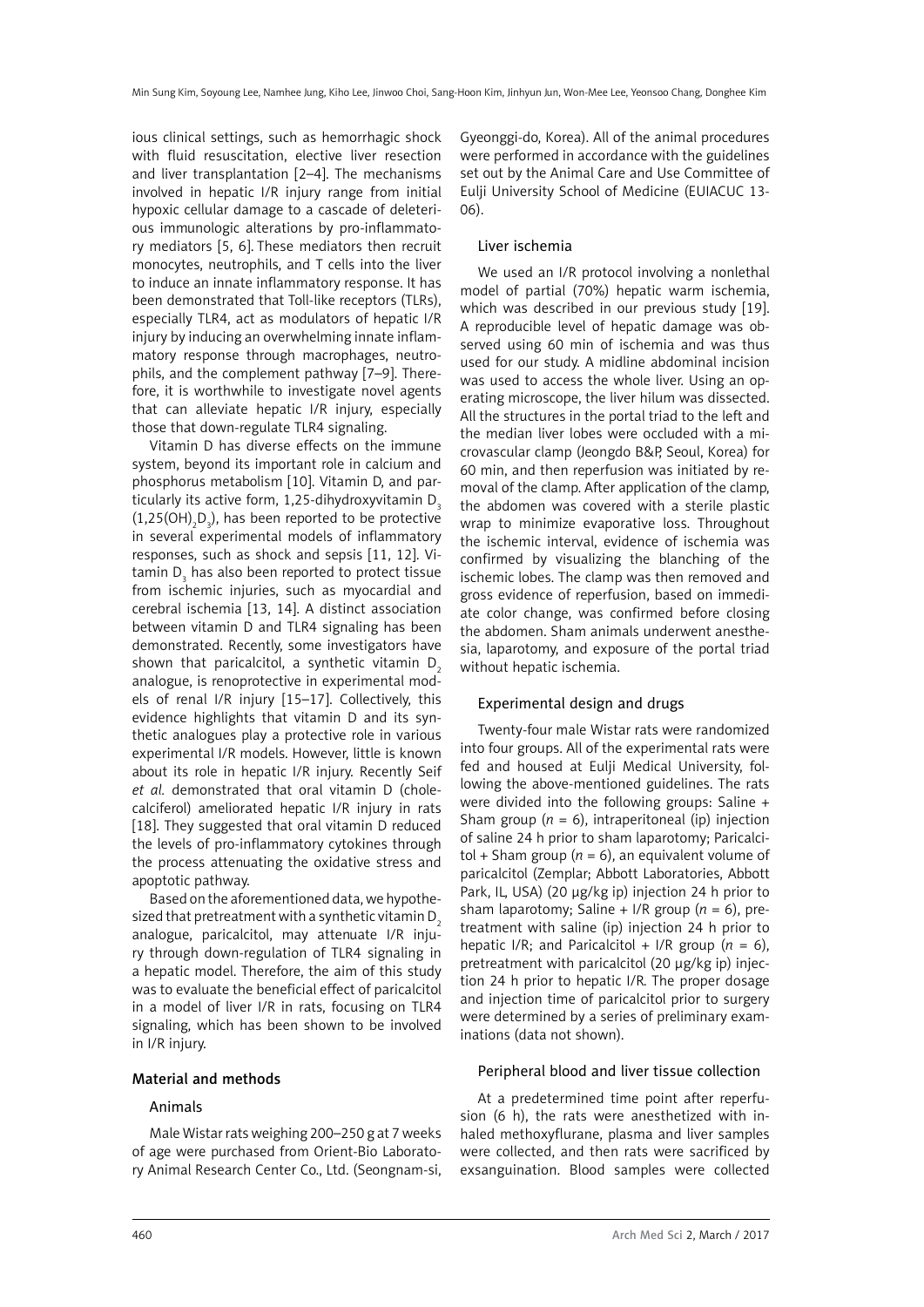from the inferior vena cava via the previous midline laparotomy with a sterile heparinized syringe containing 50 μl of heparin (100 USP U/ml). The blood samples were centrifuged and plasma was collected and stored at –80°C until use. Portions of the ischemic and non-ischemic liver lobes were fixed in 10% buffered formalin, embedded in paraffin, and used for hematoxylin and eosin  $(H + E)$ staining and immunohistochemical studies. Other portions of the ischemic and non-ischemic liver lobes were snap-frozen in liquid nitrogen and stored at –80°C until use in enzyme-linked immunosorbent assays (ELISA) and western blotting analysis.

# Biochemical analysis

To assess hepatic function and cellular injury following liver ischemia, the plasma alanine aminotransferase (ALT) levels were measured using the Opera Clinical Chemistry System (Bayer, Munich, Germany). The calcium levels were measured using an IDEXX VetTest Chemistry Analyzer (IDEXX Laboratories, Inc., Westbrook, ME, USA).

# Histopathological examination

The 10% formalin-fixed liver samples were embedded in paraffin and cut into 5-μm thick sections. Tissues were stained with H + E, and slides were assessed for inflammation and tissue injury using an Olympus microscope (Olympus Optical Co., Tokyo, Japan) at 200× magnification. The percentage of necrotic area was estimated by random evaluation of three low-power fields (100×) per each H + E section. A single pathologist, blinded to the experimental procedure, examined the histopathology of the hepatic tissue sections.

# Immunohistochemical staining

Paraffin-embedded sections  $(5 \mu m)$  were blocked with 5% normal goat serum (Chemicon International, Temecula, CA, USA) for 30 min, and then stained with primary antibodies. The dilutions of primary antibodies used in the present study were 1 : 200 for NF-κB (polyclonal rabbit anti-NF-κB p65; Abcam, Cambridge, MA, USA), 1 : 400 for TLR4 (polyclonal rabbit anti-TLR4; Abcam), and 1 : 1,000 for VDR (polyclonal rabbit anti-VDR; Abcam). Positive immunostaining was detected by treatment with a mixture of 3,3′-diaminobenzidine (Sigma, St. Louis, MO, USA), 0.05 M Tris-HCl buffer, and 5%  $H_2O_2$ . The tissue sections were counterstained with hematoxylin and were then dehydrated using a graded ethanol series. The levels of TLR4, NF-κB, and VDR expression were determined by blind unbiased reading (the pathologist was not aware of which treatment the animal received).

# ELISA for inflammatory cytokines in plasma and liver tissue

The plasma levels of tumor necrosis factor  $\alpha$ (TNF- $\alpha$ ), interleukin (IL)-1 $\beta$ , and macrophage migration inhibitory factor (MIF) were determined in a 96-well Nunc-Immuno microplate (VWR Scientific, Chicago, IL, USA) by ELISA, according to the manufacturer's instructions (Medical & Biological Laboratories Co., Ltd.; Biosource International, Camarillo, CA; R&D Systems, Inc., Minneapolis, MN, USA). The capture antibody was a polyclonal antimouse TNF- $\alpha$ , IL-1β, and MIF-specific goat IgG (R&D Systems), and the detection antibody was a biotinylated polyclonal anti-mouse TNF-α, IL-6, or MIF-specific goat IgG (R&D Systems). All of the plasma samples were tested in duplicate. The minimal detectable protein concentration was 20 pg/ml, and the range of detection for each cytokine was 20–5000 pg/ml. The total protein concentration of each sample was measured using a bicinchoninic assay kit (Pierce Chemical Co. Rockford, IL, USA), and the samples were dispensed for ELISA assays. The cytokine concentration was calculated in pg of total protein per mL of tissue, as described previously.

# SDS-PAGE and western blot analysis

To analyze the severity of inflammation in the ischemic lobe, frozen liver tissues were lysed in ice-cold RIPA buffer supplemented with protease inhibitors (Complete; Roche Applied Science, Indianapolis, IN, USA). Whole cell lysates were obtained by centrifugation at 4,000 g for 10 min at 4°C. After the protein concentration was determined using the BCA protein assay, equal volumes of lysate were fractionated by SDS-PAGE and transferred to nitrocellulose membranes for 2 h at 250 mA in the presence of transfer buffer. The transferred membrane was blocked for 1 h at room temperature with 5% milk in TBS-T buffer and incubated with a primary antibody to TLR4 (1 : 1000; Abcam), high mobility group box 1 (HMGB1, 1 : 1000; Cell Signaling Technology, Danvers, MA, USA), p65 (1 : 1000; Cell Signaling Technology), TNF-α (1 : 1000; Cell Signaling Technology), and vitamin D receptor (VDR, 1 : 1000; Abcam) for 12 h at 4°C. The blots were incubated at room temperature for 1 h with a horseradish peroxidase-conjugated secondary antibody against the primary antibody. After extensive washing with TBS-T buffer, the membranes were developed using the Super Signal West Pico Chemiluminescent Kit (Pierce Chemical Co.) and exposed to film.

# Statistical analysis

Data were analyzed using the statistical program SPSS (Statistical Package for the Social Sci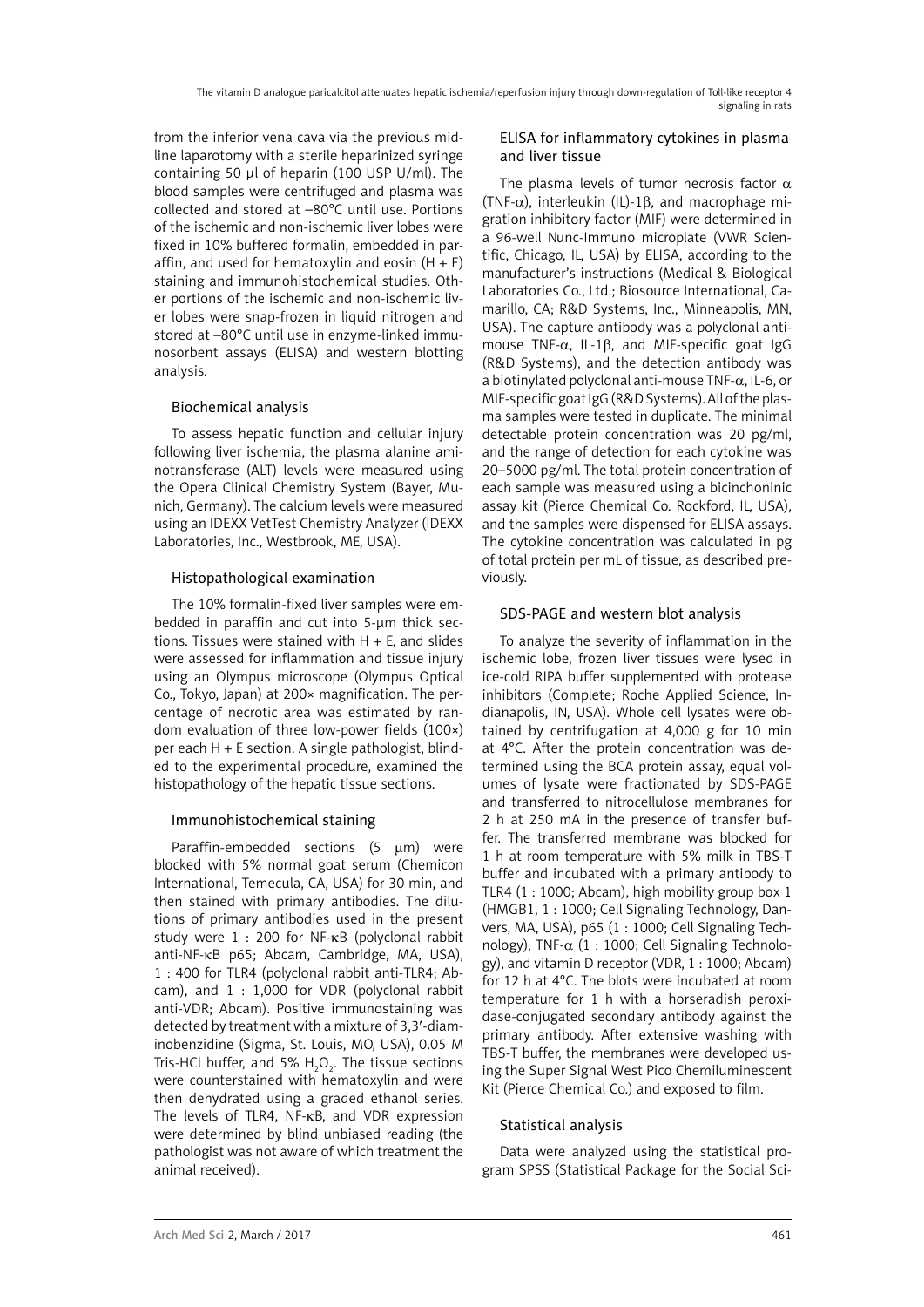ences, Version 18 for Windows, SPSS Inc., Chicago, IL, USA). The results are expressed as the mean  $\pm$ standard error of the mean. Differences between groups were evaluated for significance using oneway ANOVA combined with Bonferroni's post hoc test. A *p*-value less than 0.05 was considered statistically significant.

## Results

## Pretreatment with paricalcitol attenuates hepatocellular injury after I/R

To determine whether paricalcitol attenuated liver parenchymal injury after I/R, paricalcitol was administered to rats that were subjected to I/R. The rats were injected with paricalcitol (20 μg/kg per rat) or an equivalent volume of saline 24 h prior to ischemia or sham laparotomy. We examined the plasma alanine aminotransferase (ALT) levels and histopathologic features of ischemic liver sections to assess hepatocellular damage. As shown in Figure 1 A, plasma ALT levels showed no significant difference between the Saline + Sham group and the Paricalcitol + Sham group (59.83  $\pm$ 2.06 U/l vs. 59.33 ±1.52 U/l, *p* = 0.81). The paricalcitol itself had no influence on the plasma ALT levels. After hepatic I/R, the plasma ALT levels were significantly elevated in the Saline + I/R group compared with the Saline + Sham group (1919.5 ±219.69 U/l vs. 59.83 ±2.06 U/l, *p* = 0.004). The plasma ALT levels in the Paricalcitol  $+$  I/R group were significantly lower than those in the Saline  $+$  I/R group (507.83 ±90.21 U/l vs. 1919.5 ±219.69 U/l,  $p = 0.004$ ). Pretreatment with paricalcitol attenuated the elevation of the plasma ALT levels in rats after hepatic I/R. The plasma calcium levels were not significantly different between the four groups (Figure 1 B). The plasma calcium levels were not affected by paricalcitol. As expected from the plasma ALT levels, no morphological alterations were observed in the liver sections from the Saline  $+$  Sham and the Paricalcitol  $+$  Sham groups (Figures 2 A, B), whereas the liver sections from the Saline + I/R group (Figure 2 C) showed periportal inflammation, sinusoidal destruction, and hepatocellular necrosis, as well as inflammatory cell infiltration in extensive portions. However, these morphological changes were decreased in the Paricalcitol  $+ I/R$  group (Figure 2 D).

## Pretreatment with paricalcitol decreases the production of pro-inflammatory mediators after I/R

To determine whether paricalcitol alters the production of pro-inflammatory mediators, we measured the levels of IL-1 $\beta$ , TNF- $\alpha$ , and MIF in plasma and liver tissue after I/R (Figure 3). Compared with the Saline + Sham group, the expression of IL-1β, TNF- $\alpha$ , and MIF was significantly increased in plasma and ischemic liver tissues of the Saline + I/R group. However, the expression of IL-1β, TNF-α, and MIF was significantly decreased in plasma and the ischemic liver tissues of the Paricalcitol + I/R group compared with the Saline + I/R group. In the plasma, the IL-1β levels were



Figure 1. Effects of paricalcitol pretreatment on serum ALT and calcium levels in the rats that underwent hepatic I/R injury. A – The serum ALT levels were analyzed as a measure of hepatocellular injury. Pretreatment with paricalcitol induced a significant, marked attenuation of elevated serum ALT levels 6 h after hepatic I/R. B - Pretreatment with paricalcitol did not change the serum calcium levels at 6 h after hepatic I/R

*The values shown are expressed as the mean ± S.E.M., n = 6 rats per group. \*p < 0.05, compared with the Saline + Sham group, † p < 0.05, compared with the Saline + I/R group. Error bars represent the standard deviation. ALT – alanine aminotransferase, I/R – ischemia reperfusion.*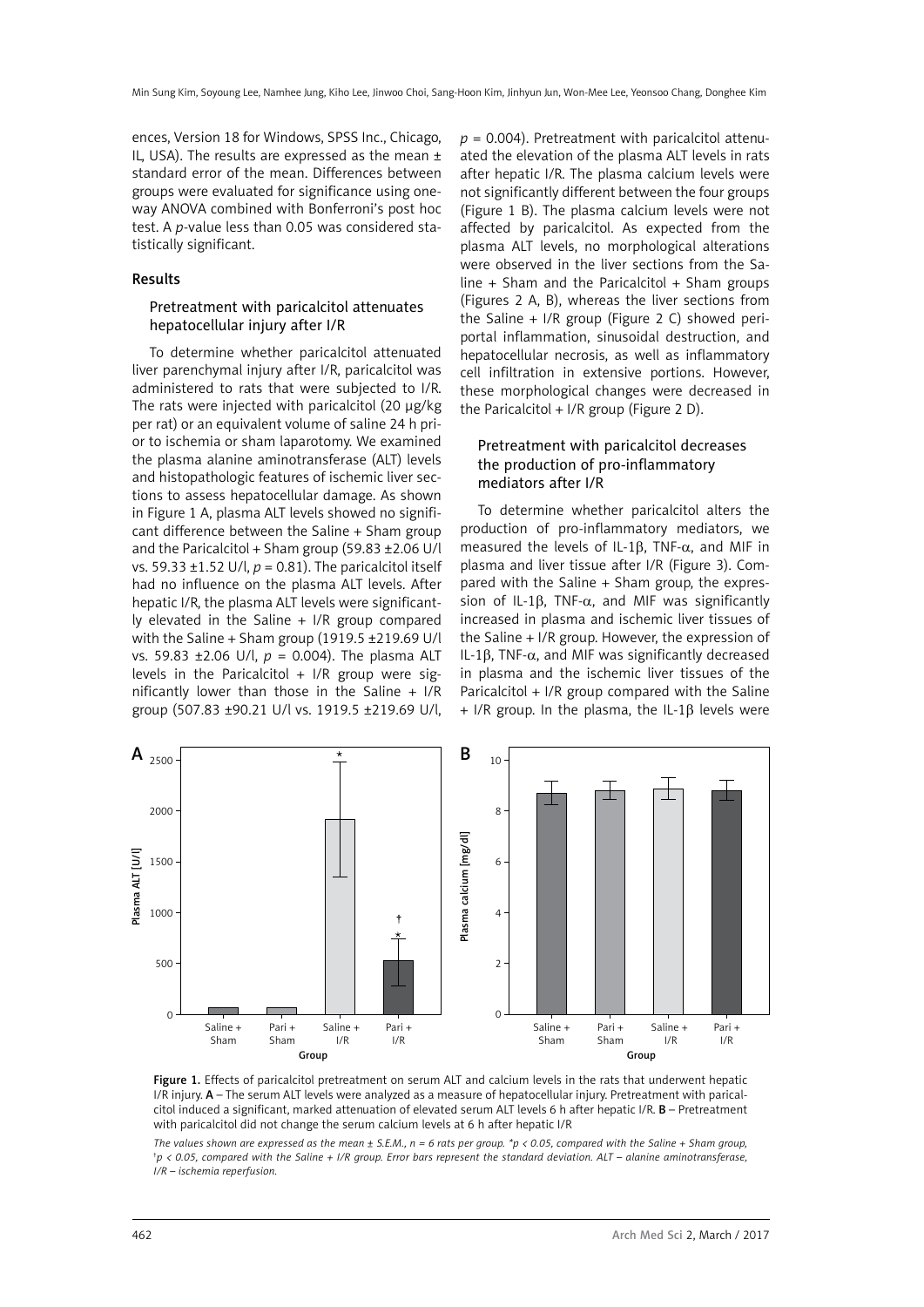

significantly increased in the Saline  $+$  I/R group compared with the Saline + Sham group (123.52 ±2.34 pg/ml vs. 11.48 ±0.85 pg/ml, *p* = 0.004, Figure 3 A), and this elevated expression was markedly decreased in the Paricalcitol + I/R group compared with the Saline  $+$  I/R group (92.17  $\pm$ 9.89 pg/ ml vs. 123.52 ±2.34 pg/ml, *p* = 0.004, Figure 3 A). In addition, the expression of TNF- $\alpha$  and MIF was increased in the Saline + I/R group compared with the Saline + Sham group ( $p < 0.05$  versus the Saline + Sham group), and the elevation of expression was significantly decreased in the Paricalcitol

+ I/R group compared with the Saline + I/R group ( $p$  < 0.05 vs. the Saline + I/R group, Figures 3 C, E). In the liver tissue, the IL-1β, TNF-α, and MIF levels were also significantly increased in the Saline + I/R group compared with the Saline + Sham group  $(p < 0.05$  vs. the Saline  $+$  Sham group) and the elevation of expression was significantly decreased in the Paricalcitol + I/R group ( $p < 0.05$  vs. the Saline + I/R group, Figures 3 B, D, F).

Although the data are not shown in Figure 3, the expression of IL-1β, TNF- $α$ , and MIF was increased in plasma and ischemic liver tissues of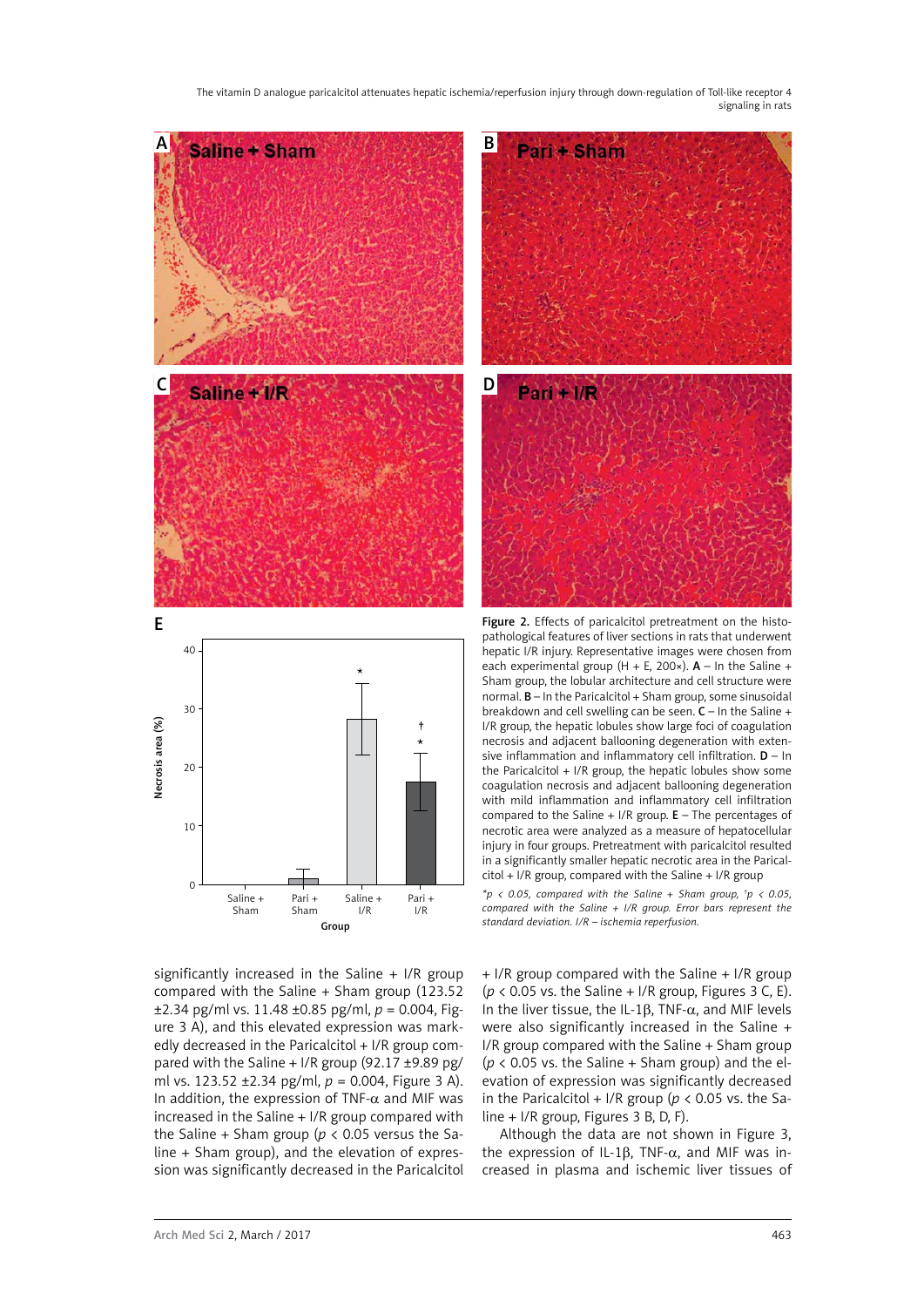

Figure 3. Effects of paricalcitol pretreatment on proinflammatory mediators in the serum and liver tissue of rats that underwent hepatic I/R injury. The ELISA results show that IL-1β (A and B), TNF-α (C and D), and MIF (E and F) are significantly elevated in the serum and ischemic liver tissue of the Saline + I/R group. In contrast, these mediators are down-regulated in the Paricalcitol + I/R group compared to the Saline + I/R group. Pretreatment with paricalcitol significantly reduced proinflammatory mediators, such as IL-1β, TNF-α, and MIF, in the serum and ischemic liver tissue

The values shown are expressed as the mean  $\pm$  S.E.M.,  $n = 6$  rats per group. \*p < 0.05, compared to the Saline + Sham group, \*p < *0.05, compared to the Saline + I/R group. Error bars represent the standard deviation. ELISA – enzyme-linked immunosorbent assay, I/R – ischemia reperfusion, IL-1*β *– interleukin-1*β*, TNF-*α *– tumor necrosis factor-*α*, MIF – macrophage migration inhibitory factor.*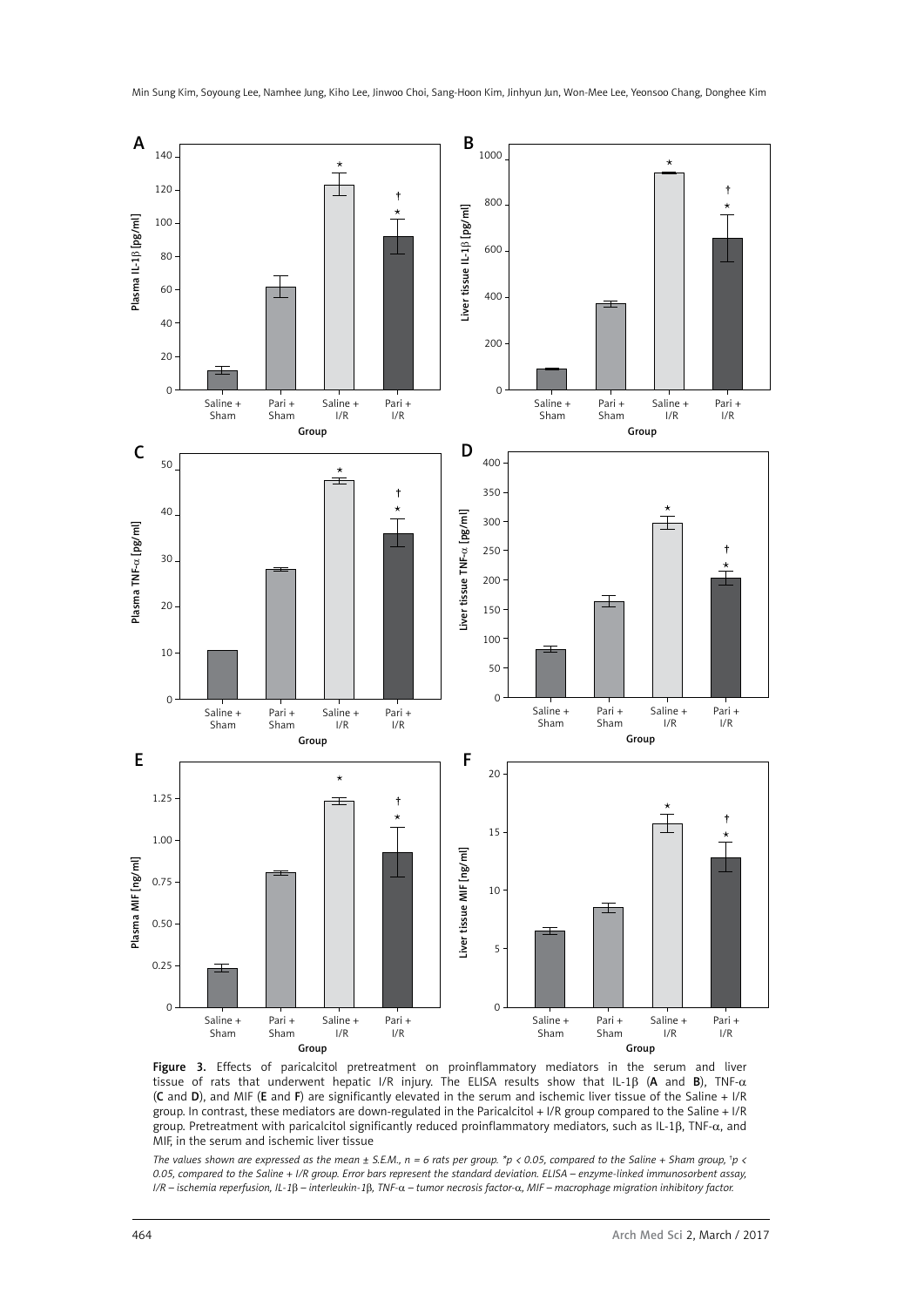the Paricalcitol  $+$  Sham group, compared with the Saline + Sham group. In the plasma, IL-1 $\beta$  levels were significantly increased in the Paricalcitol + Sham group compared with the Saline + Sham group (62.08 ±2.39 pg/ml vs. 11.48 ±0.85 pg/ml,  $p = 0.004$ ). In addition, the expression of TNF- $\alpha$ and MIF was increased in the Paricalcitol + Sham group compared with the Saline + Sham group (all  $p \lt 0.05$  versus the Saline + Sham group). In the liver tissue, IL-1β, TNF-α, and MIF levels were also significantly increased in the Paricalcitol + Sham group compared with the Saline + Sham group (all  $p$  < 0.05 vs. the Saline + Sham group).

# Pretreatment with paricalcitol downregulates TLR4/NF-κB signaling after I/R

To determine whether paricalcitol affects TLR4/ NF-κB signaling, we assessed the expression of TLR4, HMGB1, and NF-κB in ischemic liver tissues using western blot analysis (Figure 4) and immunohistochemical staining (Figure 5). Figure 4 shows the outcomes of the western blot analysis of TLR4, HMGB1, and NF-κB expression. After hepatic I/R, the expression of TLR4, HMGB1, and TNF- $\alpha$  was up-regulated in the Saline + I/R group, but pretreatment with paricalcitol markedly attenuated the expression of TLR4, HMGB1, and TNF- $\alpha$  in the Paricalcitol + I/R group. In the analysis of NF-κB activation, the p65 subunit of  $NF$ - $KB$  was up-regulated in the Saline + I/R group, but this expression was also down-regulated in the Paricalcitol + I/R group. Figure 5 shows the outcomes of the immunohistochemical analyses of TLR4 and NF-κB. The expression of TLR4 and NF-κB is shown as dark brown staining. Increased expression of TLR4 near the injured tissues was noted in the Saline + I/R group. In the Paricalcitol + I/R group, the expression of TLR4 was decreased compared to the Saline + I/R group (Figures 5 A–D). Expression of NF-κB was similar to that of TLR4 in the liver tissues of each group (Figures 5 E–H).

# Vitamin D receptor is up-regulated after I/R and pretreatment with paricalcitol attenuates the expression of VDR

To investigate the possible link between vitamin D receptor (VDR) and hepatic I/R injury, we assessed the expression of VDR in ischemic liver tissues using western blot analysis and immunohistochemical staining (Figure 6). The expression of VDR was paralleled by the pattern of TLR4 and NF-κB expression in the liver tissues of each group. After hepatic I/R, the expression of VDR was up-regulated in the Saline  $+$  I/R group, but the expression of VDR was down-regulated in the Paricalcitol + I/R group.



Figure 4. Effects of paricalcitol pretreatment on protein expression of TNF-α, HMGB1, p65 NF-κB, and TLR4 in the liver tissue of rats that underwent hepatic I/R injury. Western blot analysis shows that pretreatment with paricalcitol significantly attenuated the protein expression of TNF-α, HMGB1, p65 NF-κB, and TLR4 in ischemic liver tissue. The expression of TNF-α, HMGB1, p65 NF-κB, and TLR4 is not observed in the Saline + Sham group. These mediators are up-regulated in the Saline  $+$  I/R group. In contrast, the expression of TNF- $\alpha$ , HMGB1, p65 NF-κB, and TLR4 is down-regulated in the Paricalcitol + I/R group compared to the Saline + I/R group

*The blot shown is representative of 6 experiments with similar results. I/R – ischemia reperfusion, TNF-*α *– tumor necrosis factor-*α*, HMGB1 – high mobility group box 1, TLR4 – Toll-like receptor 4, NF-*κ*B – nuclear factor-*κ*B.* 

## Discussion

Since Buetler *et al.* initially reported that TLR4 is essential for the recognition of bacterial lipopolysaccharide (LPS), follow-up studies have shown that TLR4 also plays a role in the activation of inflammatory responses in the setting of acute sterile insults, such as hepatic I/R [20, 21]. The use of nutritional therapeutics for down-regulation of TLR4 signaling has attracted attention for its potential to limit hepatic I/R injury. In this study, we sought to determine whether paricalcitol, a synthetic vitamin D analogue, could block hepatic TLR4-induced inflammation and prevent organ damage after I/R. When male Wistar rats were pre-treated with paricalcitol and subjected to warm hepatic I/R, the plasma biochemical parameters and histopathologic findings of hepatocellular injury showed significant improvement in the pretreated group compared with control counterparts. Additionally, we found that pretreatment with paricalcitol was able to down-regulate the expression of HMGB1/TLR4, and the downstream molecules activated NF-κB p65 and prevented the secretion of pro-inflammatory mediators, such as IL-1 $\beta$ , TNF- $\alpha$ , and MIF, in ischemic liver tissues.

Vitamin D is essential for regulating calcium, phosphorus, and bone metabolism in the body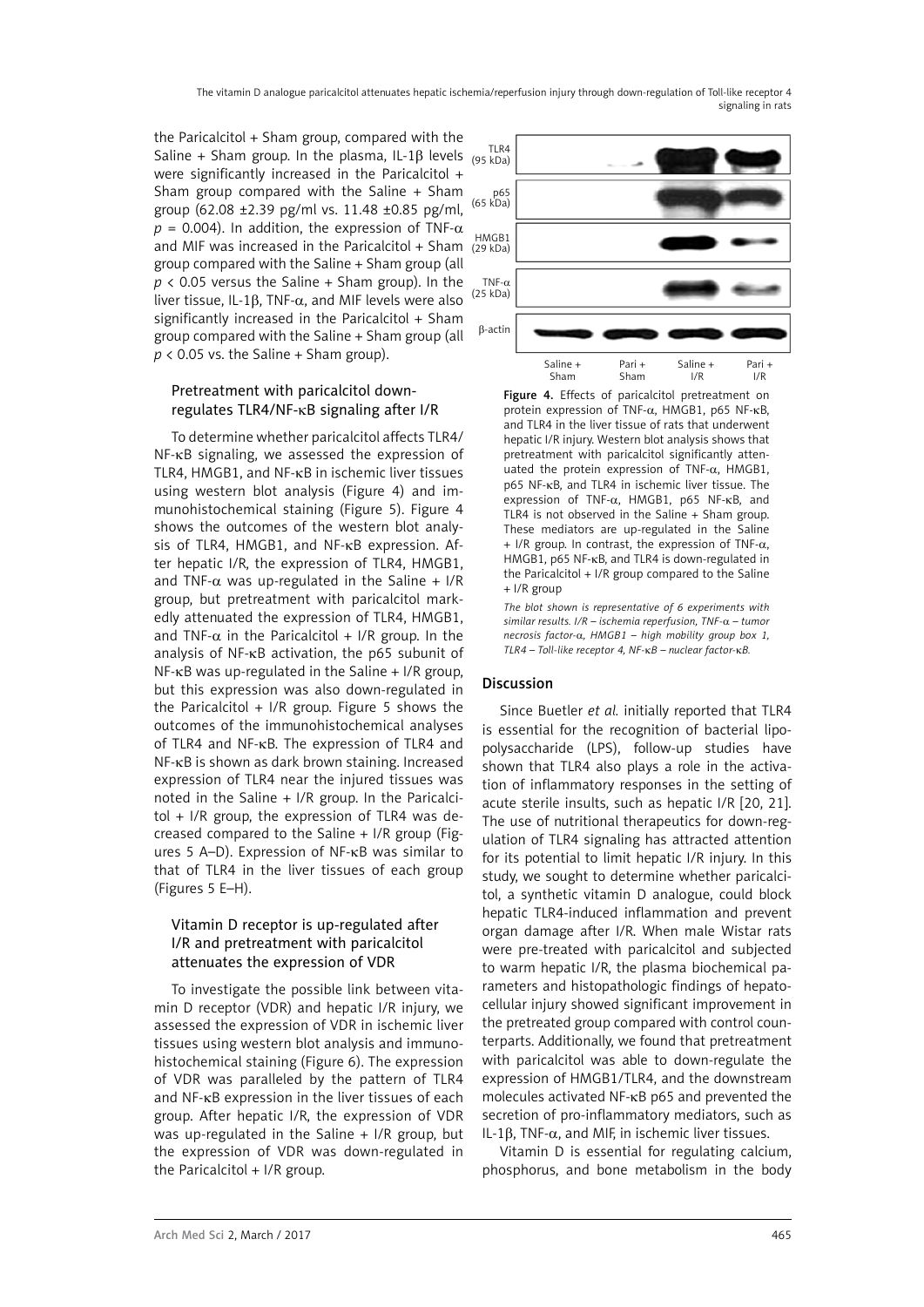

Figure 5. Immunohistochemical study of TLR4 and NF-κB in liver tissues (400×). Representative images were chosen from each experimental group. Immunohistochemical analysis shows that pretreatment with paricalcitol significantly reduced the expression of TLR4 and NF-κB in liver tissue. (A–D) Immunohistochemical staining for TLR4 in the liver sections of each group. TLR4 expression is shown by dark brown staining in the cytoplasm or the nucleus of hepatocytes.  $A - In$  the Saline + Sham group, TLR4 staining is not observed.  $B - In$  the Paricalcitol + Sham group, TLR4 expression is very low or absent. C – In the Saline + I/R group, progressively increasing TLR4 expression is observed near the injured tissues.  $D - \ln$  the Paricalcitol + I/R group, TLR4 expression is attenuated compared to the Saline + I/R group. Immunohistochemical staining for TLR4 reveals decreased TLR4 staining compared with the Saline + I/R group. E–H – Immunohistochemical staining for NF-κB in liver sections adjacent to TLR4 immunohistochemical staining. The expression of NF-κB is paralleled by the pattern of TLR4 expression in the liver sections of each group

*NF-*κ*B expression is also indicated by dark brown staining. I/R – ischemia reperfusion, TLR4 – Toll-like receptor 4, NF-*κ*B – nuclear factor-*κ*B.*

(its ''classical'' actions) [10, 22]. Beyond its classical actions, vitamin D also has distinct roles in the control of metabolism, cellular growth, and the immune system (''non-classical'' actions) [10, 22]. The non-classical actions of vitamin D were identified for the first time in 1980 when receptors for active  $1,25$ -dihydroxyvitamin D<sub>2</sub>  $(1,25(OH)_{2}D_{3})$  were detected in various neoplastic cell lines [23]. The spectrum of its non-classical actions was then extended to include acting on cells from the immune system. For many years, it has been considered that the key role of vitamin D in innate immunity was its ability to stimulate the differentiation of precursor monocytes into more mature phagocytic macrophages [24, 25]. However, the confirmation of such a mechanism was only obtained in 2006 when Liu *et al.* performed DNA array analyses [26]. They reported that TLR

activation in human monocytes and macrophages induces up-regulation of VDR and vitamin-D-1 hydroxylase gene expression [26]. On the other hand, Sadeghi *et al.* demonstrated that vitamin D<sub>3</sub> led to a decrease of the mRNA and protein expression of TLR2 and TLR4 in human monocytes after lipopolysaccharide stimulation [27]. This resulted in the decreased production of pro-inflammatory mediators, as well as the decreased translocation of NF-κB to the nucleus [27].

Collectively, the aforementioned evidence suggests that vitamin D may play a role in modulating the immune system. Furthermore, there is a novel idea that active 1.25-dihydroxyvitamin  $D<sub>s</sub>$  $(1,25(OH)_{2}D_{3})$  and its analogues might become useful in the prevention or treatment of deleterious immunologic alteration such as I/R injury. So, we hypothesized that pretreatment with parical-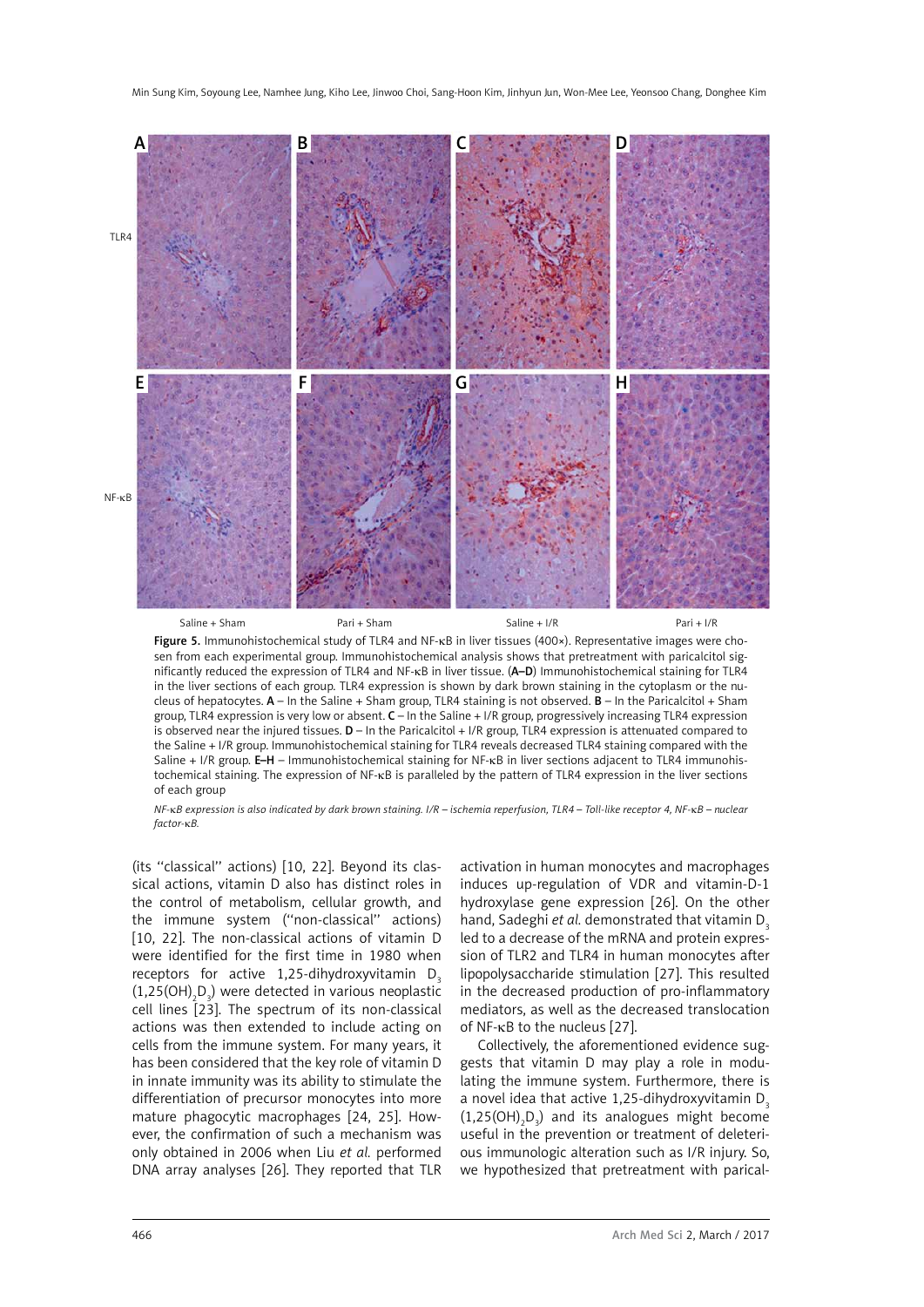

Figure 6. Effects of paricalcitol pretreatment on VDR expression in the liver tissue of rats that underwent hepatic I/R injury. The results of western blot and immunohistochemical analysis show that VDR expression is significantly increased in ischemic liver tissue, but pretreatment with paricalcitol significantly attenuated VDR expression in ischemic liver tissue. The expression of the VDR is paralleled by the pattern of TLR4 and NF-κB expression in the liver sections of each group. Western blotting shows that VDR expression is significantly up-regulated in the Saline + I/R group, but VDR expression is down-regulated in the Paricalcitol + I/R group compared to the Saline + I/R group. (A–D, 400×) Immunohistochemical staining for VDR in the liver sections of each group. VDR expression is shown by dark brown staining in the cytoplasm or nucleus of sinusoidal endothelial, Kupffer, and biliary epithelial cells and hepatocytes. A – In the Saline + Sham group, VDR staining is not observed. B – In the Paricalcitol + Sham group, VDR expression is very low or absent. C – In the Saline + I/R group, progressively increasing VDR expression is observed near the injured tissues.  $D - \ln$  the Paricalcitol + I/R group, VDR expression is attenuated compared to the Saline + I/R group

*The blot shown is representative of 6 experiments with similar results. I/R – ischemia reperfusion, VDR – vitamin D receptor.*

citol could lead to down-regulation of HMGB1/ TLR4/NF-κB signaling and could consequently attenuate the development and progression of hepatic I/R injury. Our results demonstrated that the plasma ALT levels showed a significant increase in the Saline + I/R group, and this elevation of the plasma ALT levels was significantly decreased by pretreatment with paricalcitol (Figure 1). These results were consistent with our histopathological findings (Figure 2). In addition, our results showed that pretreatment with paricalcitol led to a significant decrease of pro-inflammatory cytokines, such as IL-1β, TNF- $\alpha$ , and MIF in both the plasma and ischemic liver tissue of the Paricalcitol + I/R group compared to the Saline + Sham group (Figure 3). These findings were consistent with recently published results on the effect of vitamin D in hepatic I/R injury [18]. Although little has been elucidated regarding the mechanisms underlying the protective effect of vitamin D in I/R injury, a recent study conducted in a renal I/R model showed that pretreatment with paricalcitol could ameliorate inflammation and damage by blocking activation of the TLR4–NF-κB pathway [17]. Herein, we demonstrated, for the first time, that pretreatment with paricalcitol attenuates I/R injury by modulating TLR4/NF-κB signaling in the liver (Figures 4 and 5).

The VDR was recognized as a member of a superfamily of nuclear receptors. This receptor with its ligand in target cells mediates biological effects, thereby regulating the transcription of target genes (the genomic pathway in non-classical tissues) [28]. Interestingly, VDRs are present not only in tissues participating in the classic actions of vitamin D (such as bone, skin, gut, and kidneys) but also in non-classical tissues (such as brain, heart, immune cells, liver, muscle, and adipose tissue) [22]. Many of these non-classical tissues also contain vitamin D-activating enzymes wherein non-classical actions occur via local activation of vitamin D [29]. With regard to the implications of the VDR for TLR-mediated innate immunity, early evidence has demonstrated that TLR activation of human macrophages results in increased expression of the VDR and VDR target genes and leads to the induction of an antimicrobial peptide (cathelicidin) and the killing of intracellular *M. tuberculosis* [26]. Moreover, Gambhir *et al.* reported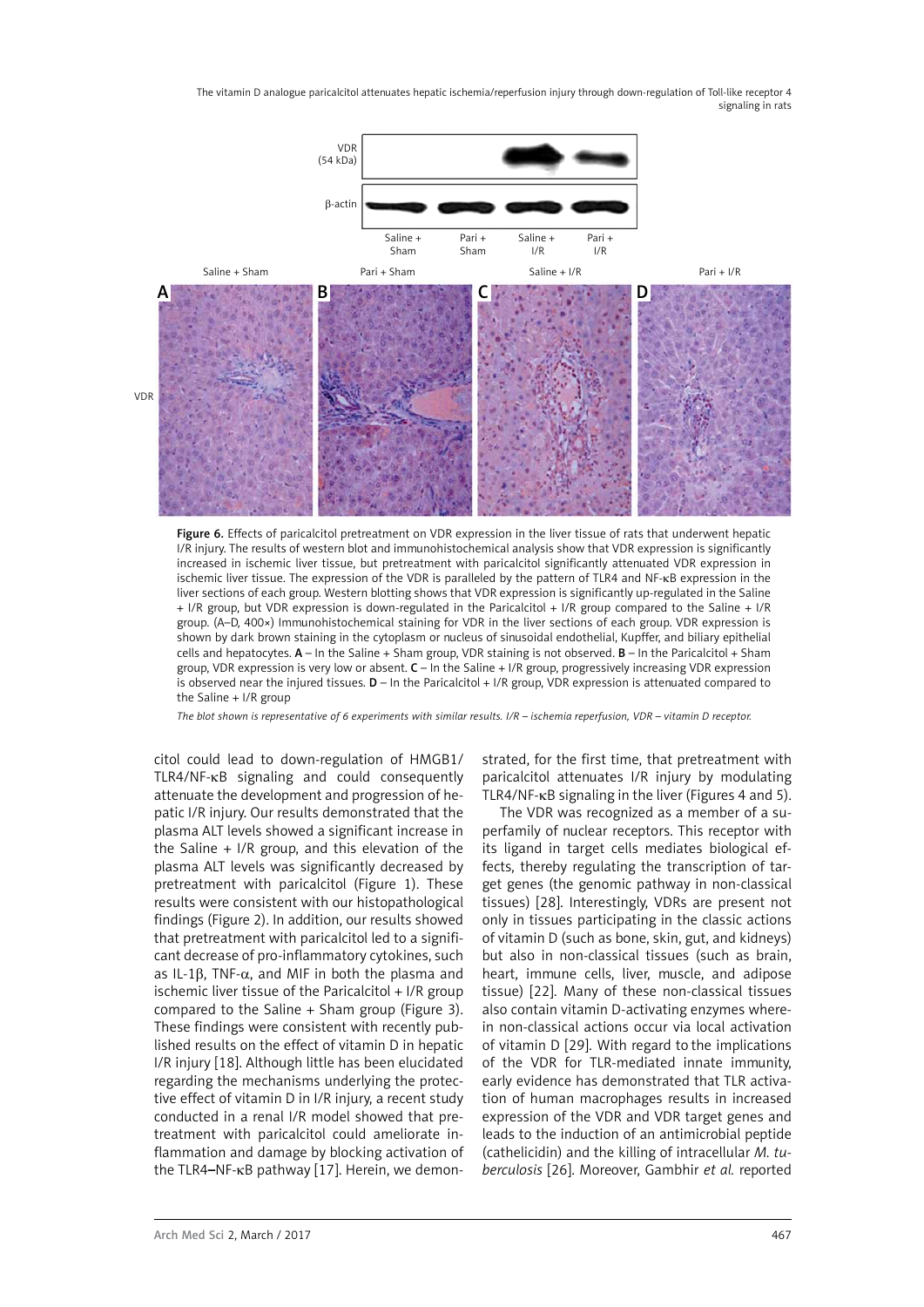that the influence of vitamin D3 on TLR4-induced activation of antigen-presenting cells is dependent on the order of the VDR and TLR4 engagement *in vitro* [30]. To investigate potential interactions between the VDR and TLR4, we examined whether VDR expression could be up-regulated via activated TLR4 signaling after hepatic I/R injury. The most important observation of the present study is that the expression of the VDR was up-regulated in liver tissues from the Saline  $+ I/R$ group (Figure 6). Strikingly, the interesting point is the observation of down-regulation of the VDR expression response in parallel with the modulation of TLR4 signaling by pretreatment with paricalcitol. These findings are contrary to a previous study in a murine model of renal I/R that demonstrated that I/R caused significant suppression of VDR expression. On the other hand, paricalcitol pretreatment led to increased expression of VDR [16]. It is believed that this conflict of the results between the hepatic and renal I/R rat models may be due to the tissue-specific action of VDR. Our data showed that the expression of the VDR was paralleled by the patterns of TNF- $\alpha$ , HMGB1, TLR4, and NF-κB expression in the liver tissue of each group. These results raise the possibility that vitamin D down-regulates the TLR4/NF-κB signaling pathway via genomic pathways (non-classical actions) in the liver. Future studies are warranted to investigate the roles of vitamin D and the VDR for controlling I/R injury in the liver.

Our study had some limitations. First, we did not confirm the intracellular localization of VDR by confocal immunofluorescence imaging. Confocal immunofluorescence microscopy may be useful for identifying the role of the VDR. Second, we detected that the pro-inflammatory cytokines of the plasma and liver tissue were increased in the Paricalcitol + Sham group compared to the Saline + Sham group in this study, even though 20 μg/ kg of paricalcitol has no influence on plasma ALT and calcium levels. We suggest that the high dose of paricalcitol (20 μg/kg) itself used in the present study causes the production of the pro-inflammatory cytokines as an inflammagen of the liver. Finally, this study was conducted in rats, and the ability to translate these findings to humans is currently unclear.

In conclusion, our study demonstrated that pretreatment with vitamin D (paricalcitol, 20 μg/ kg ip) attenuates hepatic I/R injury in rats. We also presented a mechanism by which paricalcitol down-regulates the TLR4 signaling pathway in an in vivo model of hepatic I/R. Consequently, the results provide some evidence that the vitamin D analogue paricalcitol could be a potential nutritional therapeutic agent against hepatic I/R injury.

#### Acknowledgments

Min Sung Kim and Soyoung Lee contributed equally to this work.

This research was supported by the Eulji Medi-Bio Research Institute Grant 2013-SN0003 from the Eulji University School of Medicine in Korea.

## Conflict of interest

The authors declare no conflict of interest.

References

- 1. Tsung A, Hoffman RA, Izuishi K, et al. Hepatic ischemia/ reperfusion injury involves functional TLR4 signaling in nonparenchymal cells. J Immunol 2005; 175: 7661-8.
- 2. Lemasters JJ, Thurman RG. Reperfusion injury after liver preservation for transplantation. Annu Rev Pharmacol Toxicol 1997; 37: 327-38.
- 3. Sugawara Y, Kubota K, Ogura T, et al. Increased nitric oxide production in the liver in the perioperative period of partial hepatectomy with Pringle's maneuver. J Hepatol 1998; 28: 212-20.
- 4. Trocha M, Merwid-Lad A, Chlebda E, et al. Influence of ezetimibe on selected parameters of oxidative stress in rat liver subjected to ischemia/reperfusion. Arch Med Sci 2014; 10: 817-24.
- 5. Fondevila C, Busuttil RW, Kupiec-Weglinski JW. Hepatic ischemia/reperfusion injury: a fresh look. Exp Mol Pathol 2003; 74: 86-93.
- 6. Wanner GA, Ertel W, Muller P, et al. Liver ischemia and reperfusion induces a systemic inflammatory response through Kupffer cell activation. Shock 1996; 5: 34-40.
- 7. Kaczorowski DJ, Nakao A, Mollen KP, et al. Toll-like receptor 4 mediates the early inflammatory response after cold ischemia/reperfusion. Transplantation 2007; 84: 1279-87.
- 8. Tsung A, Klune JR, Zhang X, et al. HMGB1 release induced by liver ischemia involves Toll-like receptor 4-dependent reactive oxygen species production and calcium-mediated signaling. J Exp Med 2007; 204: 2913-23.
- 9. Zhai Y, Shen XD, O'Connell R, et al. Cutting edge: TLR4 activation mediates liver ischemia/reperfusion inflammatory response via IFN regulatory factor 3-dependent MyD88-independent pathway. J Immunol 2004; 173: 7115-9.
- 10. DeLuca HF. Overview of general physiologic features and functions of vitamin D. Am J Clin Nutr 2004; 80: 1689s-96s.
- 11. Horiuchi H, Nagata I, Komoriya K. Protective effect of vitamin D3 analogues on endotoxin shock in mice. Agents Actions 1991; 33: 343-8.
- 12. Moller S, Laigaard F, Olgaard K, Hemmingsen C. Effect of 1,25-dihydroxy-vitamin D3 in experimental sepsis. Int J Med Sci 2007; 4: 190-5.
- 13. Ekici F, Ozyurt B, Erdogan H. The combination of vitamin D3 and dehydroascorbic acid administration attenuates brain damage in focal ischemia. Neurol Sci 2009; 30: 207-12.
- 14. Xiang G, Seki T, Schuster MD, et al. Catalytic degradation of vitamin D up-regulated protein 1 mRNA enhances cardiomyocyte survival and prevents left ventricular remodeling after myocardial ischemia. J Biol Chem 2005; 280: 39394-402.
- 15. Azak A, Huddam B, Haberal N, et al. Effect of novel vitamin D receptor activator paricalcitol on renal ischaemia/